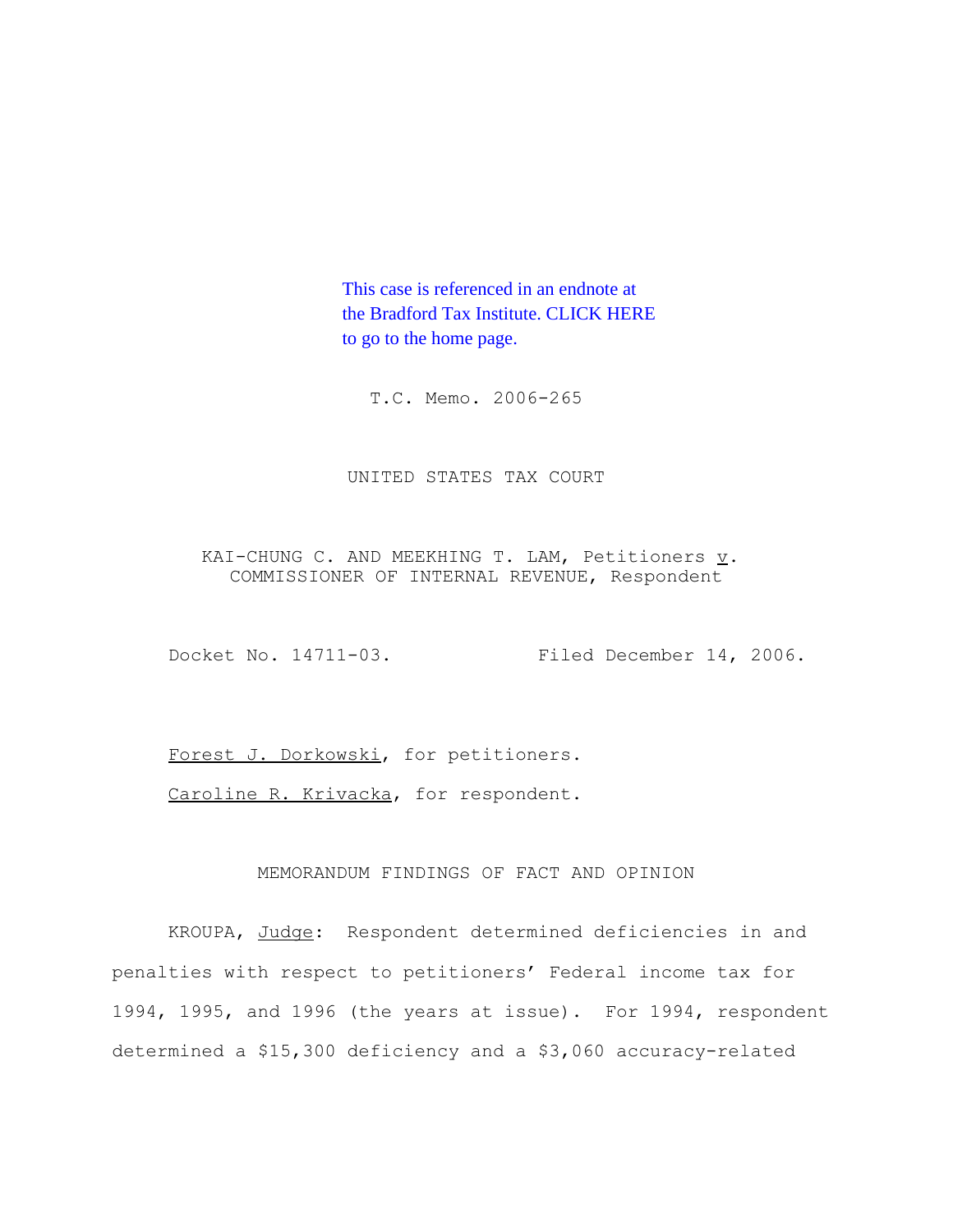penalty under section  $6662(a).$ <sup>1</sup> For 1995, respondent determined a \$25,759 deficiency and a \$5,152 accuracy-related penalty. For 1996, respondent determined a \$24,587 deficiency and a \$4,917 accuracy-related penalty.

After concessions,<sup>2</sup> there are three issues for decision. The first issue is whether petitioners substantiated various business expenses they claimed in each of the years at issue. We hold that petitioners did not substantiate any of these expenses. The second issue is whether petitioners failed to report \$3,424 of rental income in 1996. We hold that they did. The third issue is whether petitioners are liable for the accuracy-related penalty for each of the years at issue. We hold that they are.

# FINDINGS OF FACT

Some of the facts have been stipulated and are so found. The stipulation of facts and accompanying exhibits, the supplemental stipulation of facts, and the second supplemental stipulation of facts are incorporated by this reference.

 $-2-$ 

<sup>&</sup>lt;sup>1</sup>All section references are to the Internal Revenue Code in effect for the years at issue, and all Rule references are to the Tax Court Rules of Practice and Procedure, unless otherwise indicated. Amounts have been rounded to the nearest dollar.

<sup>2</sup>Petitioners conceded the increases in rental income respondent determined for 1994 and 1995 and certain business expenses respondent disallowed for each of the years at issue. Respondent conceded certain disallowed business expenses that petitioners claimed for each of the years at issue.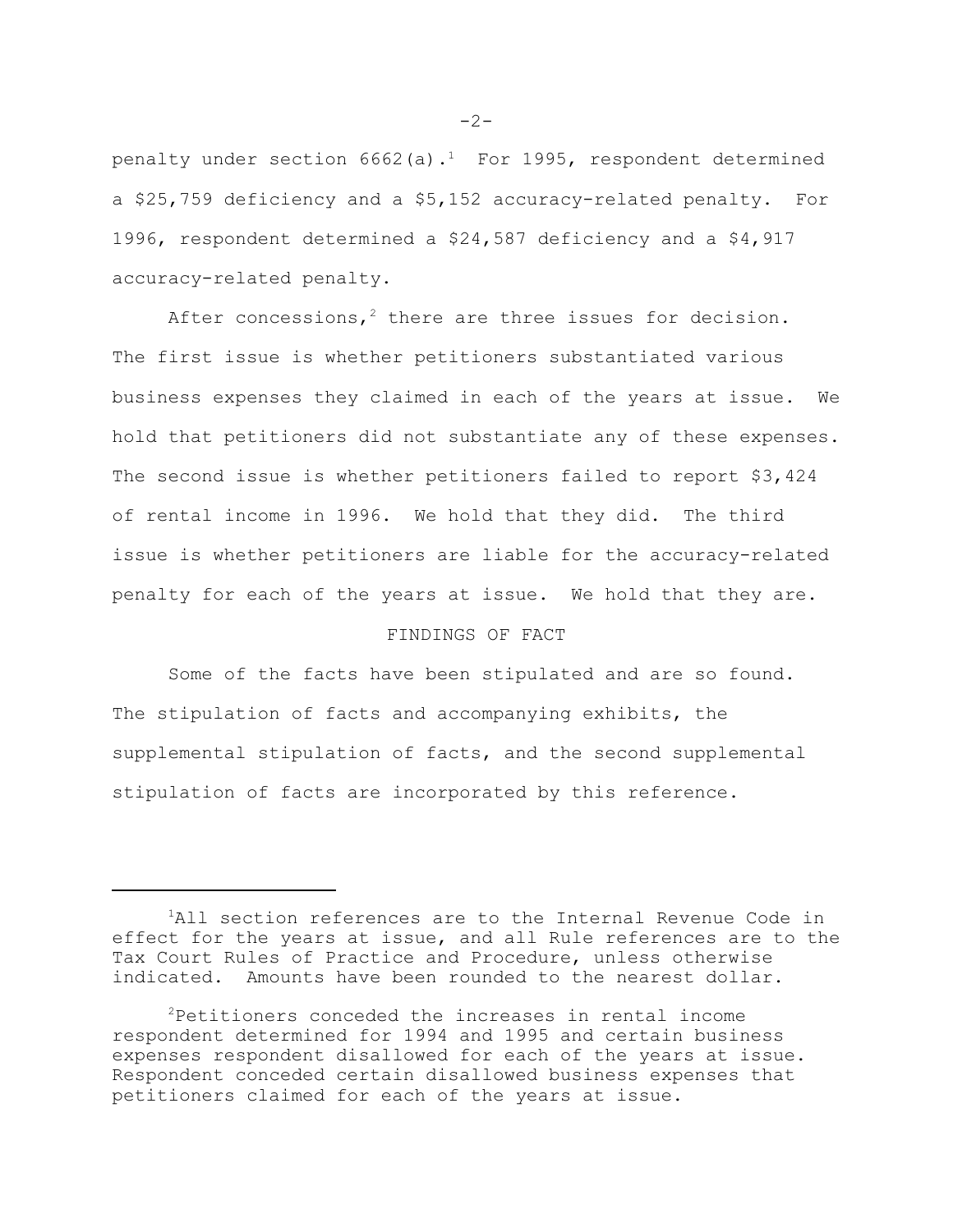Petitioners resided in Cordova, Tennessee, at the time they filed the petition.

Mr. Lam (petitioner) was self-employed during the years at issue.<sup>3</sup> Petitioner owned and operated two businesses during the years at issue; an investment and insurance business, and a real estate business. All the business income and expenses in dispute relate to the operation of these two businesses.

Petitioner's "major business" is the investment and insurance business, in which petitioner, a certified financial planner, provided clients investment services and sold insurance products. Petitioner also is a licensed realtor and operated his real estate business, Cordova Realty, as a "sideline." Cordova Realty's business included renting, managing, and selling properties.

## I. Income Tax Returns for the Years at Issue

Petitioners filed joint income tax returns that petitioner prepared, including detailed depreciation schedules. Petitioners reported the income and expenses from petitioner's two businesses on Schedule C, Profit or Loss From Business.

## A. Schedule C Deductions

Petitioners claimed deductions for, among other things, repair and maintenance, supplies, bad debt, office, insurance,

 $3Mrs$ . Lam is a party to this case because she filed joint returns with petitioner.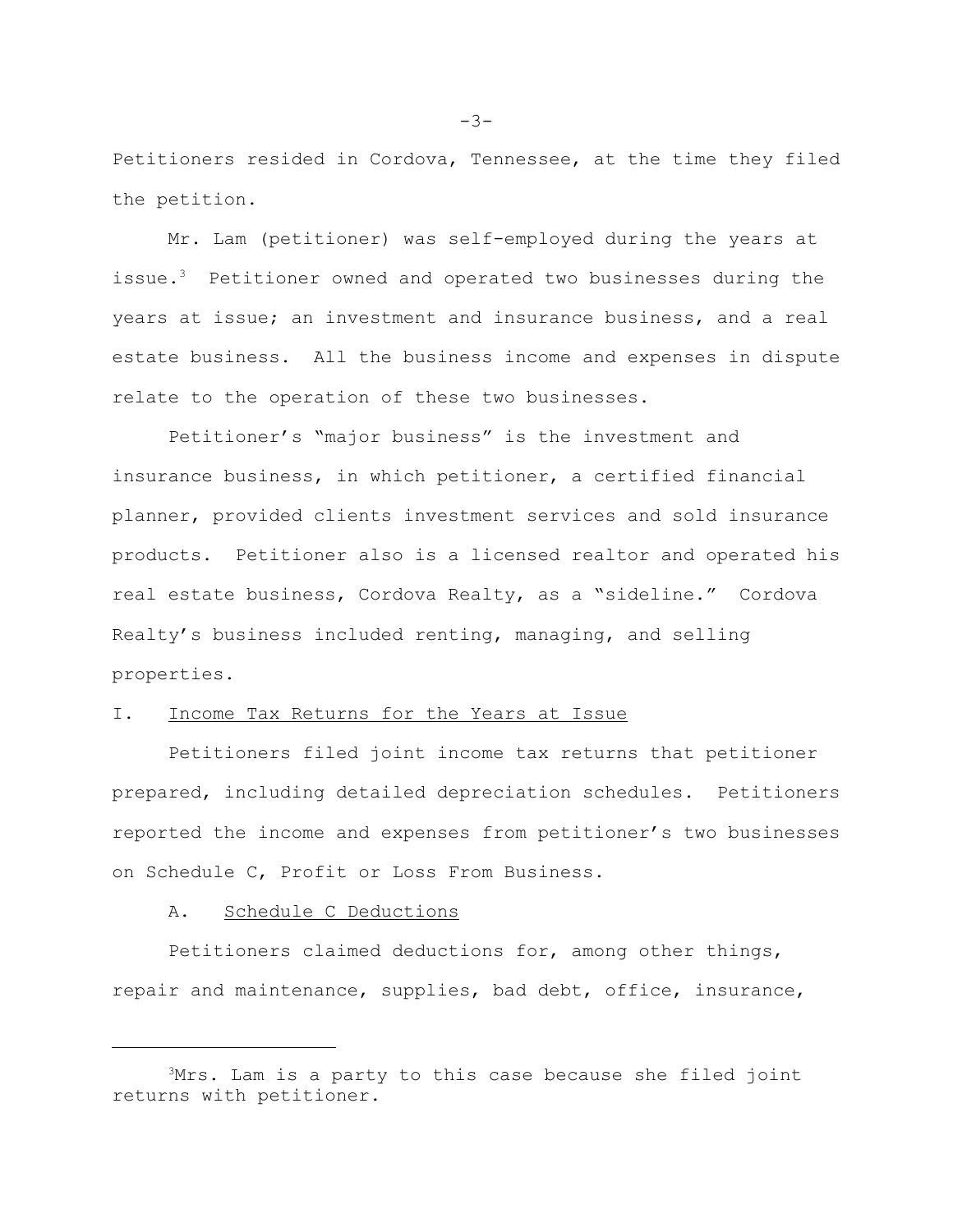interest, taxes and licenses, depreciation, advertising, legal and professional, car and truck, travel, and meals and entertainment expenses.

Petitioner presented documents and offered testimony regarding the repair and maintenance expenses claimed as deductions. Petitioner did not introduce a single receipt, though, that showed he paid a repair or maintenance expense for either of his businesses.

Petitioner suggested that some of the individuals and businesses with whom he dealt did not differentiate between receipts and invoices. Petitioner suggested that we therefore treat the invoices he submitted as receipts.

Petitioner testified that he used service providers who did not know how to read or write, so petitioner would occasionally himself prepare the invoice for the work done. Petitioner also presented invoices from a numbered "receipt book" he kept for use by service providers who did not produce their own documentation.

Petitioner submitted a few documents that appear to have been drafted by third parties, but the amounts listed were crossed out, and petitioner wrote in different amounts. Petitioner explained that he made these alterations after negotiating a better price for the services, but he did not explain why he, and not the third party, made the alteration.

 $-4-$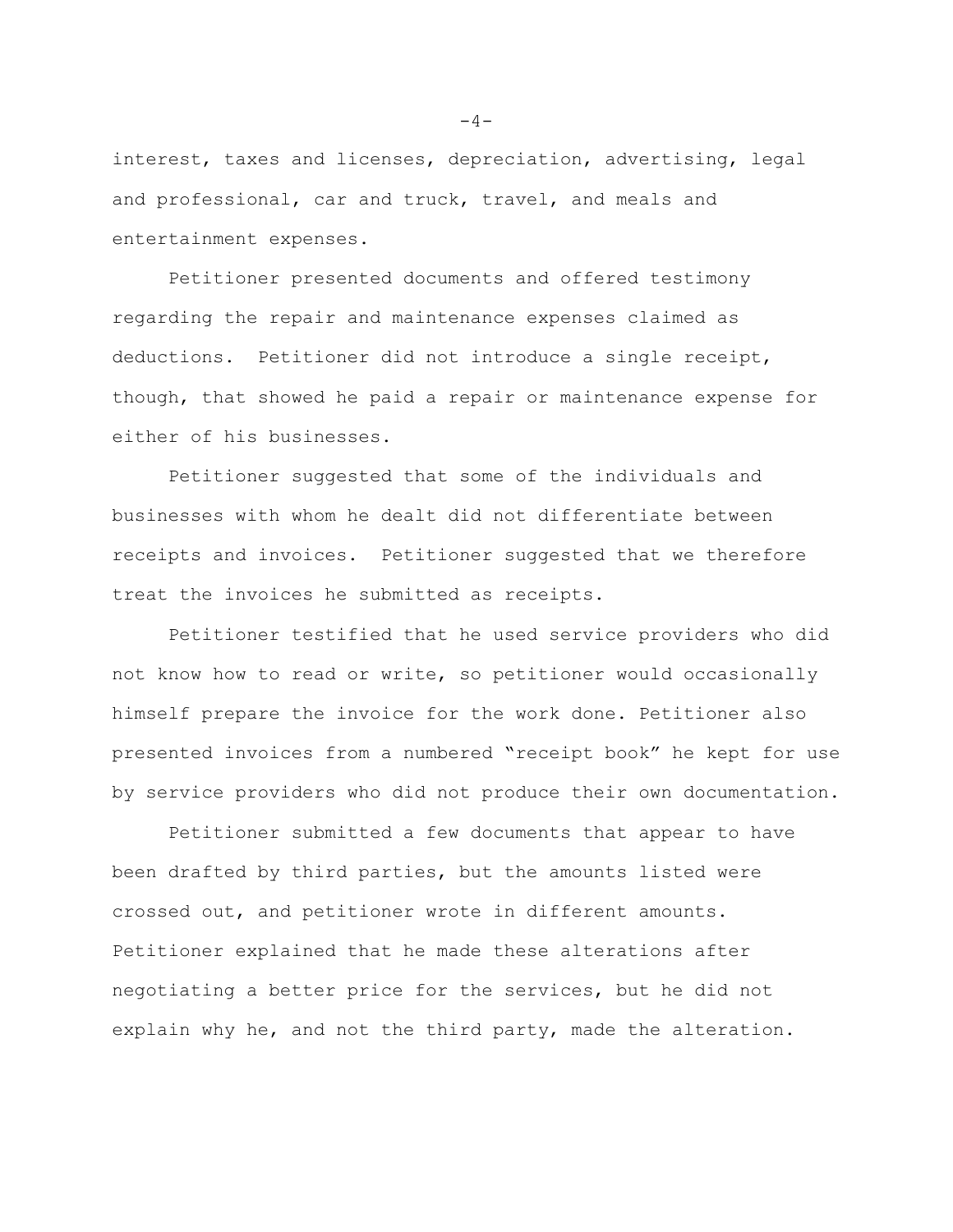Petitioners introduced many undated documents. Petitioner testified that he incurred some expenses in 1994 because he had placed the documents for those expenses in the box meant to contain only documentation of expenses incurred in 1994. Other expenses, however, were supposedly incurred in 1995 because petitioner had placed the documents for those expenses in the box meant to contain only documentation of expenses incurred in 1995.

The invoices for repair and maintenance expenses that were on another company's letterhead and were dated did not show whether petitioner actually paid them. For example, petitioner submitted a \$252 invoice for painting and a \$145 invoice for lawn care, but he introduced no corresponding documentary proof that he paid for the services. Petitioner's testimony was the only evidence petitioner submitted indicating that he paid the repair and maintenance expenses.

Petitioner also submitted more than 20 different invoices from a hardware store to support his deduction for supplies. Petitioner did not, however, submit corresponding receipts, canceled checks, or credit card statements that would have shown he paid the amounts indicated on these invoices.

Regarding bad debt expenses, petitioner testified that he occasionally made small loans in his real estate business to potential home buyers. He further testified that when a purchaser needed larger sums of money, \$10,000 or greater, he

 $-5-$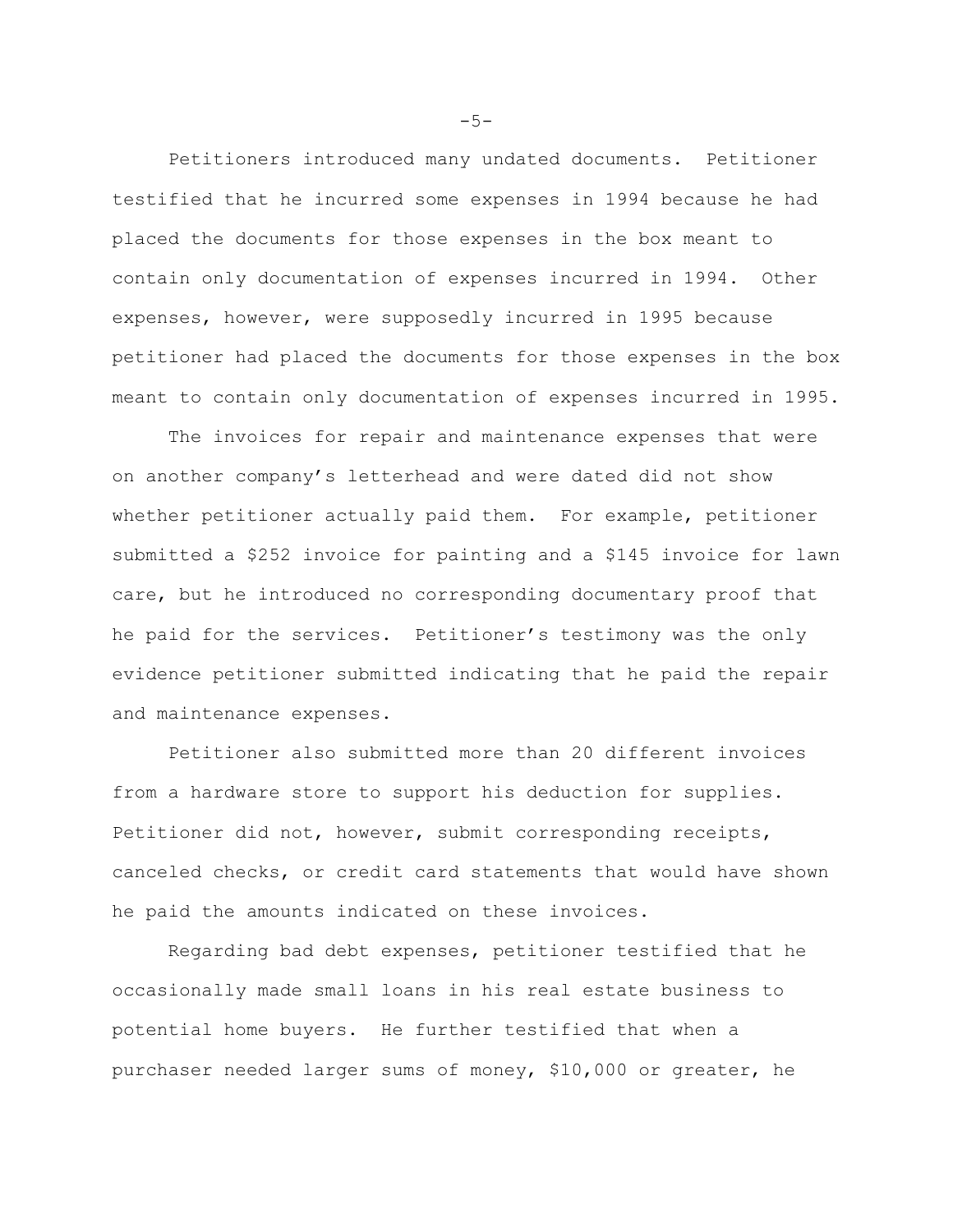would have the purchaser sign a note and "put me on the lien on the house." Petitioner did not, however, introduce any of these alleged notes or any other documentation regarding these "loans."

Regarding office expenses, petitioner explained he operated both of his businesses from one office and testified that the two businesses shared expenses, such as phone lines, secretaries, and other office workers. Petitioner did not introduce any documentation, however, to show the amount of any of these office expenses.

In addition, petitioner testified that he was licensed with "realty commissions," the "Insurance Department," and the National Association of Securities Dealers. Yet petitioner did not introduce photocopies of any of these licenses, nor did petitioner have any invoices or documented proof of payment for the alleged annual licensing fees. Petitioner also testified that he was annually assessed personal property tax on the assets in his businesses, yet he did not introduce any documentation regarding these expenses.

Regarding advertising expenses, petitioner testified that he spent money on "leads"--mass mailings undertaken by advertising companies, as part of his insurance and investment business, but he did not testify or submit documentation regarding the advertising expenses he incurred in his real estate business.

 $-6-$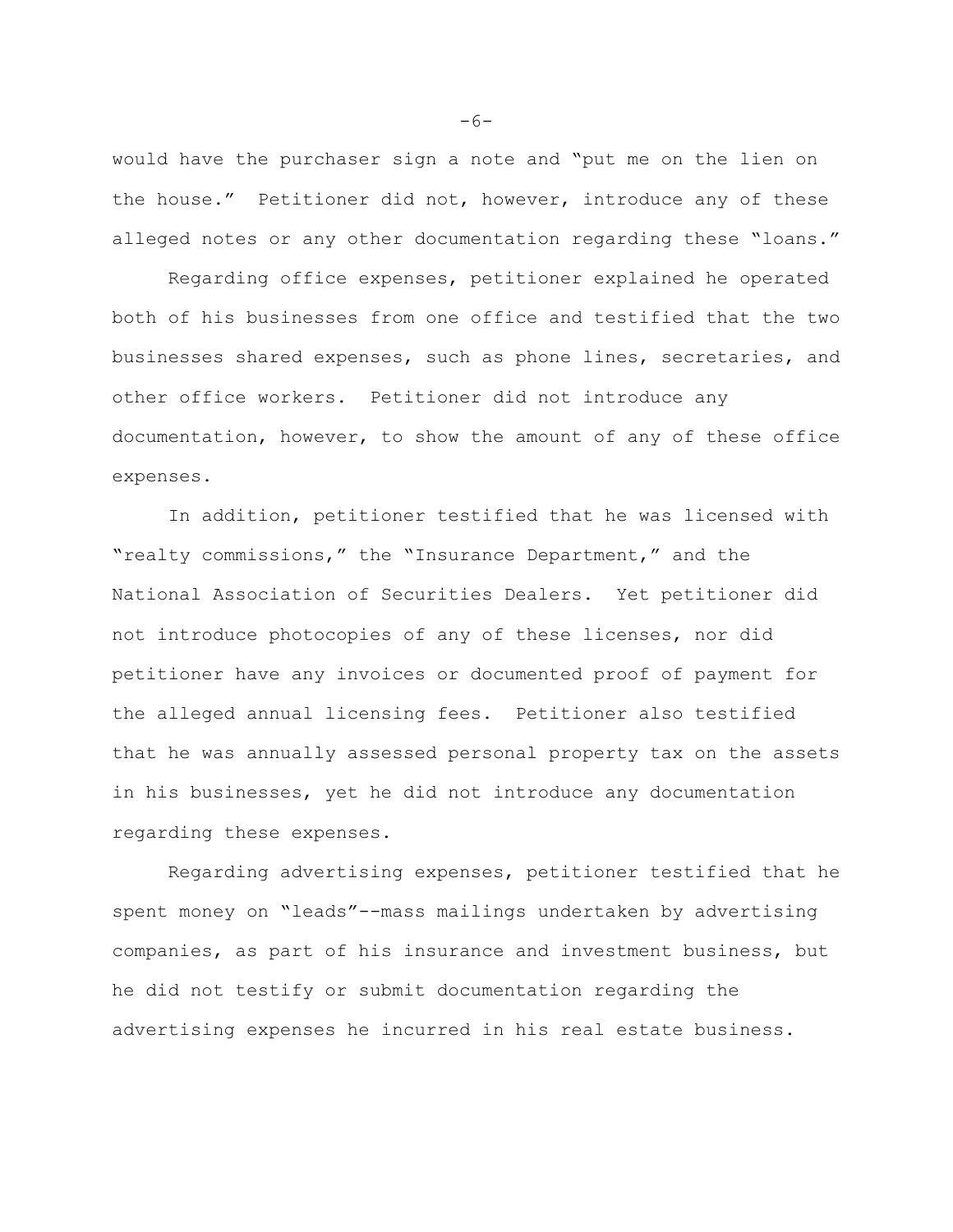For other categories of expenses, including insurance, interest, depreciation, legal and professional, car and truck, travel, and meals and entertainment expenses, petitioner offered no testimony and submitted no documentation.

## B. 1996 Rental Income

Petitioner did not present any documentation or offer any testimony regarding the \$3,424 of additional rental income respondent determined petitioner earned in 1996.

## II. Audit and Deficiency Notice

Respondent began examining petitioners' returns for the years at issue in October 1997. Respondent repeatedly asked petitioners to submit documentation to support each of the items they claimed on the returns. Petitioners failed to submit documentation that would substantiate many of their expenses.

Respondent issued a deficiency notice in which he made adjustments to the Schedule C expenses petitioners claimed, increased petitioners' income by the amounts of rental payments they failed to include, and determined that petitioners are liable for the accuracy-related penalty. Respondent disallowed the Schedule C expenses on the grounds that they were not ordinary and necessary business expenses, lacked sufficient substantiation, or were personal in nature.

Petitioners timely filed a petition.

 $-7-$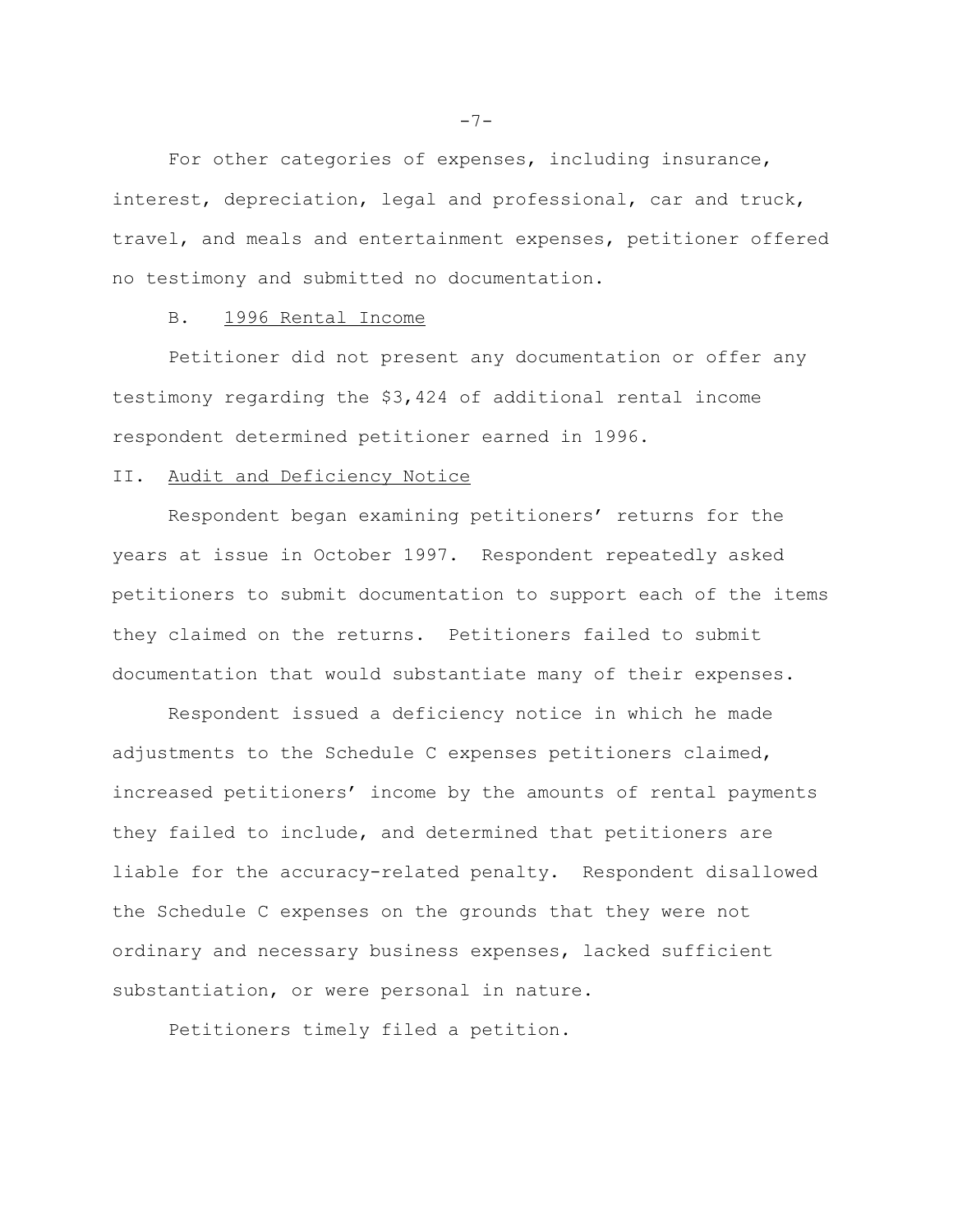#### OPINION

This is a substantiation case in which we are asked to decide whether petitioners substantiated nearly a quarter of a million dollars of business expenses that remain in dispute. The business expenses that remain in dispute include \$53,371 repair and maintenance, \$52,366 supplies, \$48,486 bad debt, \$19,579 office, \$4,463 insurance, \$650 interest, \$12,583 taxes and licenses, \$7,552 depreciation, \$693 advertising, \$1,601 legal and professional, \$18,272 car and truck, \$15,979 travel, and \$5,390 meals and entertainment. We also must decide whether petitioners failed to include \$3,424 rental payments in income in 1996 and are liable for the accuracy-related penalty. We first address the general deductibility rules of business expenses under section 162, then examine the additional strict substantiation requirements of section 274(d).

## I. Business Expenses Under the General Rule

We begin with two fundamental principles of tax litigation. First, as a general rule, the Commissioner's determinations are presumed correct, and the taxpayer bears the burden of proving that these determinations are erroneous.<sup>4</sup> Rule 142(a); see

 $-8-$ 

<sup>&</sup>lt;sup>4</sup>This principle is not affected by sec. 7491(a), because respondent initiated the examination of petitioners' returns for the years at issue in October 1997, which is before the July 22, 1998, effective date of the Internal Revenue Service Restructuring and Reform Act of 1998, Pub. L. 105-206, sec. 3001(a), 112 Stat. 726.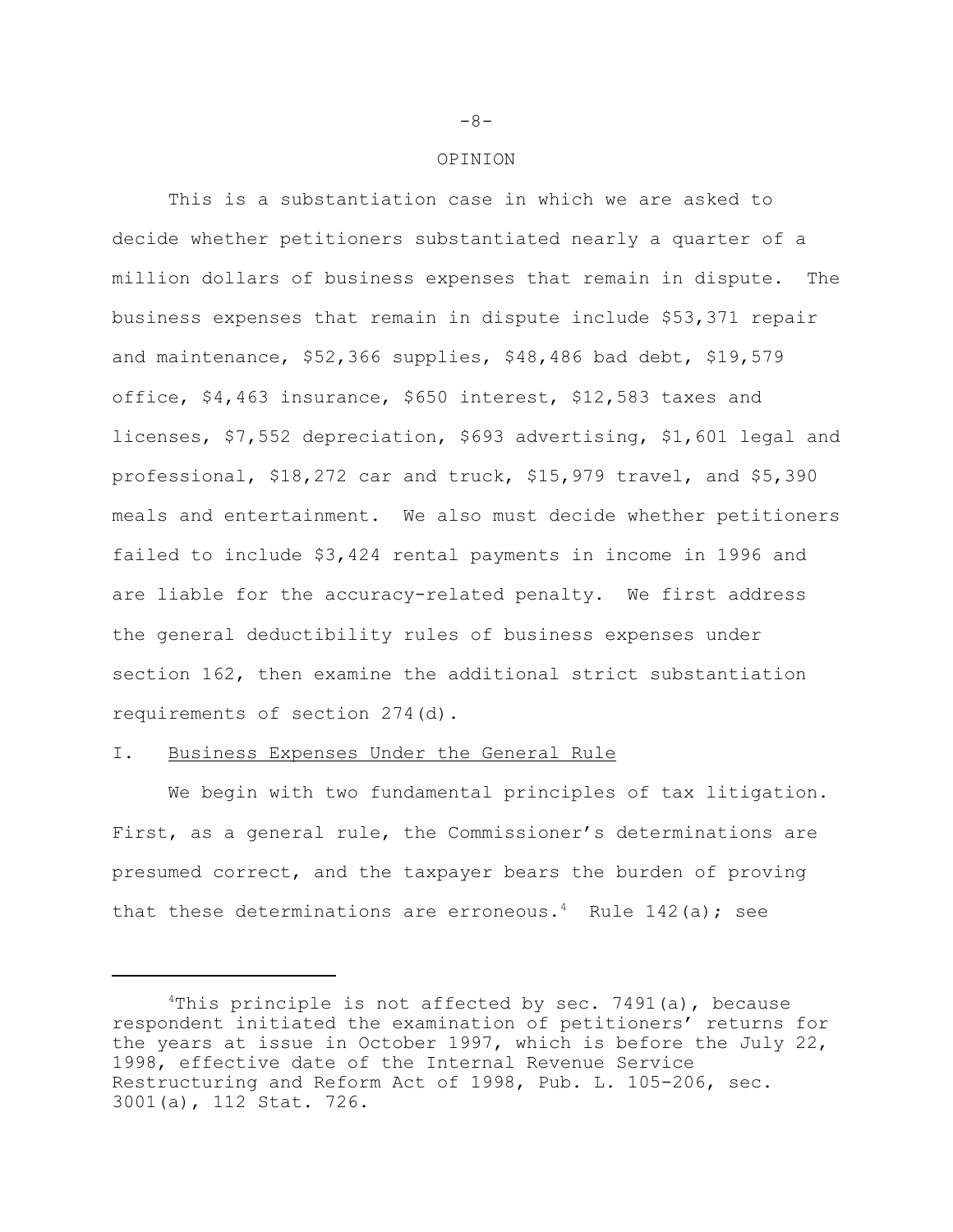INDOPCO, Inc. v. Commissioner, 503 U.S. 79, 84 (1992). Second, deductions are a matter of legislative grace, and the taxpayer must show that he or she is entitled to any deduction claimed. Rule 142(a); Deputy v. du Pont, 308 U.S. 488, 493 (1940). This includes the burden of substantiation. Hradesky v. Commissioner, 65 T.C. 87, 89-90 (1975), affd. per curiam 540 F.2d 821 (5th Cir. 1976).

A taxpayer must substantiate amounts claimed as deductions by maintaining the records necessary to establish he or she is entitled to the deductions. Sec. 6001; Hradesky v. Commissioner, supra. A taxpayer shall keep such permanent records or books of account as are sufficient to establish the amount of deductions claimed on the return. Sec.  $6001$ ; sec.  $1.6001-1$  (a), (e), Income Tax Regs. The Court need not accept a taxpayer's self-serving testimony when the taxpayer fails to present corroborative evidence. Beam v. Commissioner, T.C. Memo. 1990-304 (citing Tokarski v. Commissioner, 87 T.C. 74, 77 (1986)), affd. without published opinion 956 F.2d 1166 (9th Cir. 1992).

If a taxpayer establishes that he or she paid or incurred a deductible business expense but does not establish the amount of the deduction, this Court may approximate the amount of the allowable deduction, bearing heavily against the taxpayer whose inexactitude is of his or her own making. Cohan v. Commissioner, 39 F.2d 540, 543-544 (2d Cir. 1930). For the Cohan rule to

 $-9-$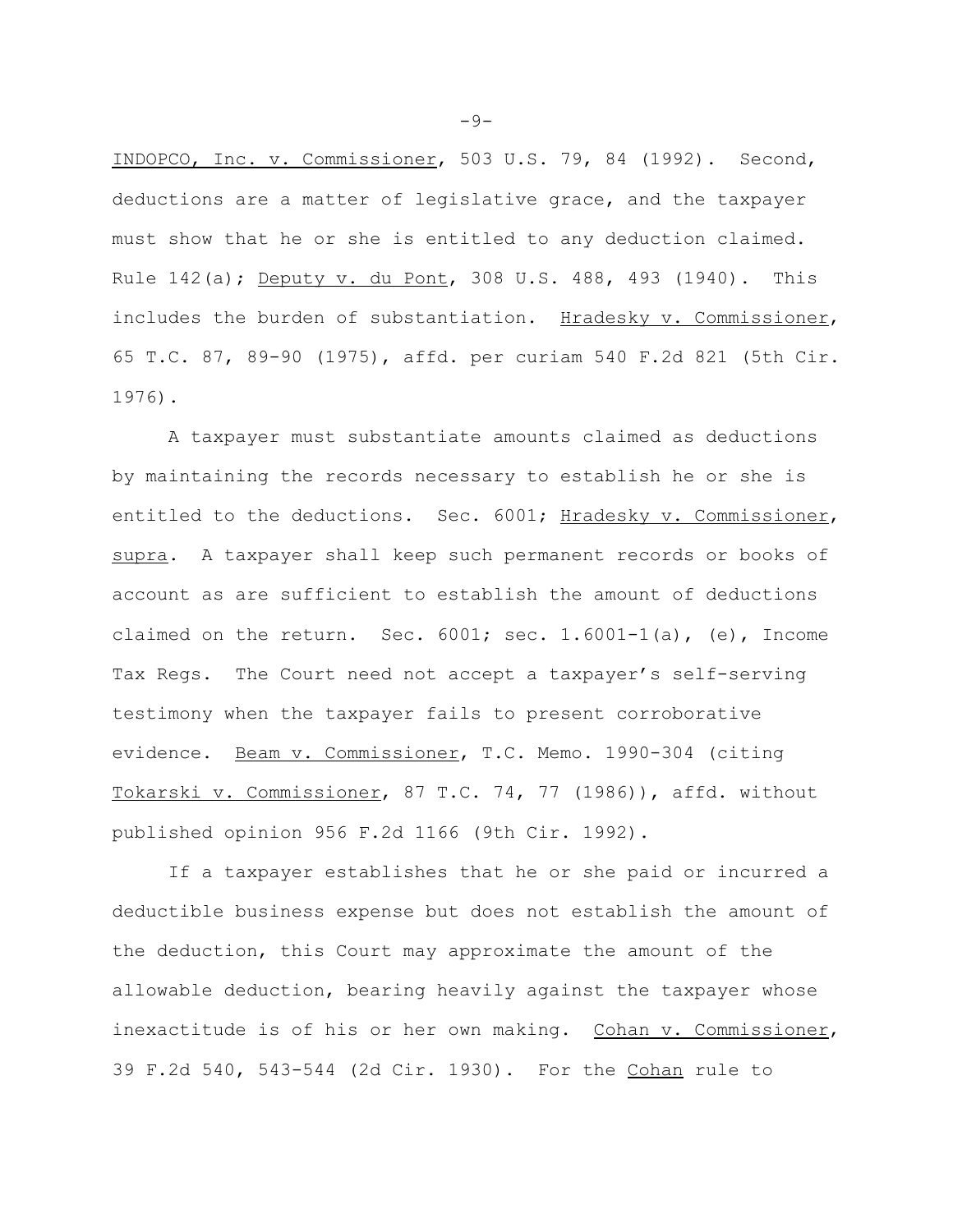apply, however, a basis must exist on which this Court can make an approximation. Vanicek v. Commissioner, 85 T.C. 731, 742-743 (1985). Without such a basis, any allowance would amount to unguided largesse. Williams v. United States, 245 F.2d 559, 560 (5th Cir. 1957). Against this background, we consider the categories of expense for which there remain amounts in dispute.

First, petitioners contest respondent's disallowance of repair and maintenance expenses. At trial, petitioner presented documents regarding these expenses, all of which we find insufficient. Almost all the documents submitted were invoices rather than receipts. While petitioner would have us believe that receipts and invoices are one and the same thing, we disagree. An invoice is a "written account of goods or services to be provided," while a receipt is a "writing acknowledging the receiving of \*\*\* money." Webster's New International Dictionary 1190, 1894 (3d ed. 1993).

In addition to petitioner's erroneous usage of invoices as receipts, we find petitioner's documents lacking in other respects. Many of the documents are undated. Petitioner assured the Court that each of these expenses was properly claimed in the year it was allegedly incurred because he found the documentation in a box with other dated documents. Yet petitioner offered no testimony or evidence showing this record-keeping "system" was free from error or manipulation. Petitioner introduced some

 $-10-$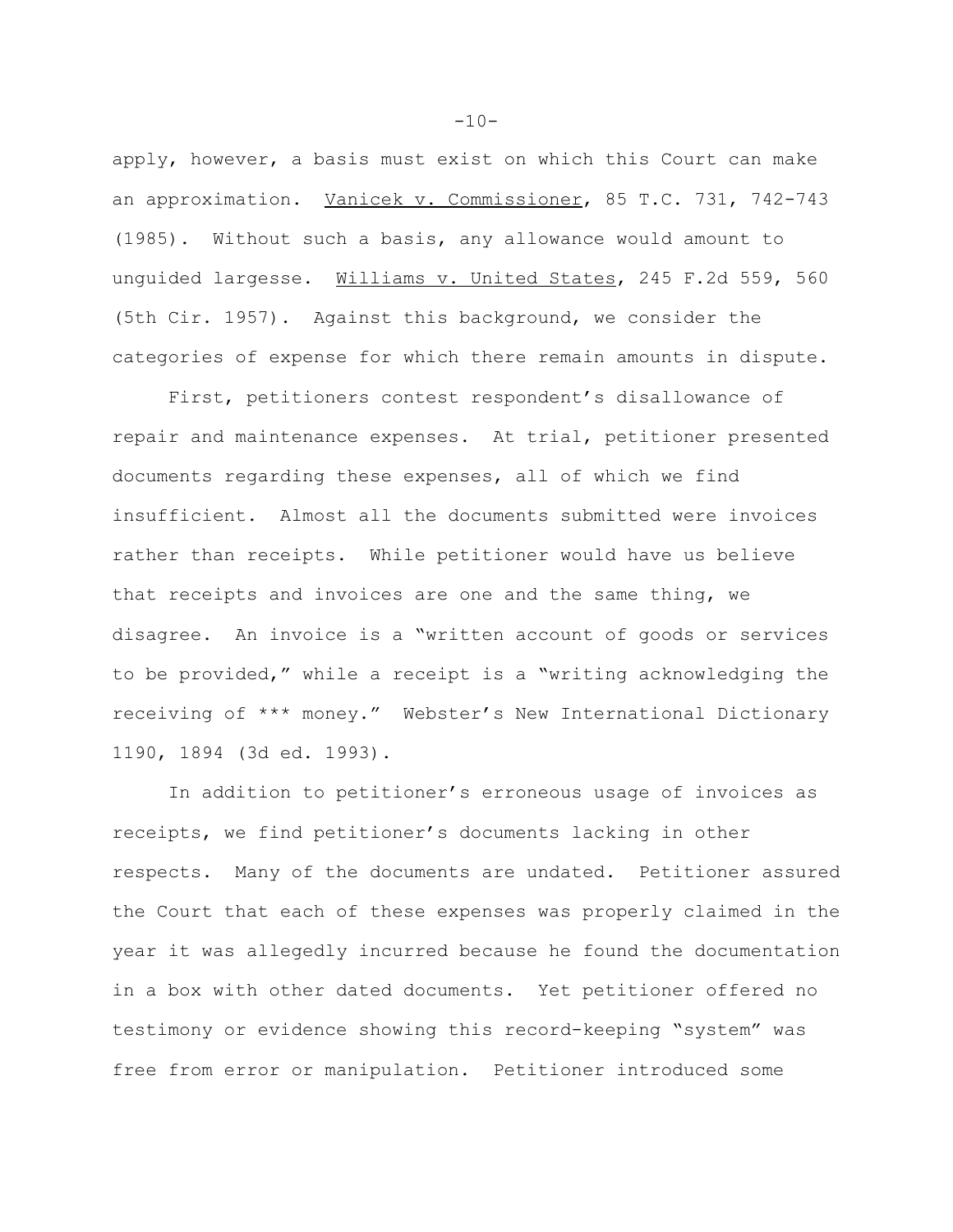dated documentation but failed to provide proof of payment. For expenses attributed to a document that lacks a date or is otherwise inadequate proof of payment, the only available evidence that the expense was incurred in the year it was claimed or was actually paid is petitioner's own self-serving testimony, which we are not required to accept, and which we do not, in fact, find to be credible. See Niedringhaus v. Commissioner, 99 T.C. 202, 219 (1992).

Petitioner introduced some documents that indicate date and payment; yet we find the documents or petitioner's explanations not credible. For example, petitioner submitted documents he himself wrote because he claimed he used service providers that could not read or write but did not offer testimony from any of these alleged service providers. We also do not find petitioner's explanations for the invoices from his invoice book and those with alterations to be credible. None of these invoices was accompanied by third-party testimony.

Second, petitioners contest respondent's disallowance of supplies expenses. We note that petitioner submitted many invoices to support his deductions for supplies. Petitioner failed, however, to submit corresponding receipts, canceled checks, or credit card statements that would have shown he paid the amounts indicated on these invoices. The only available

-11-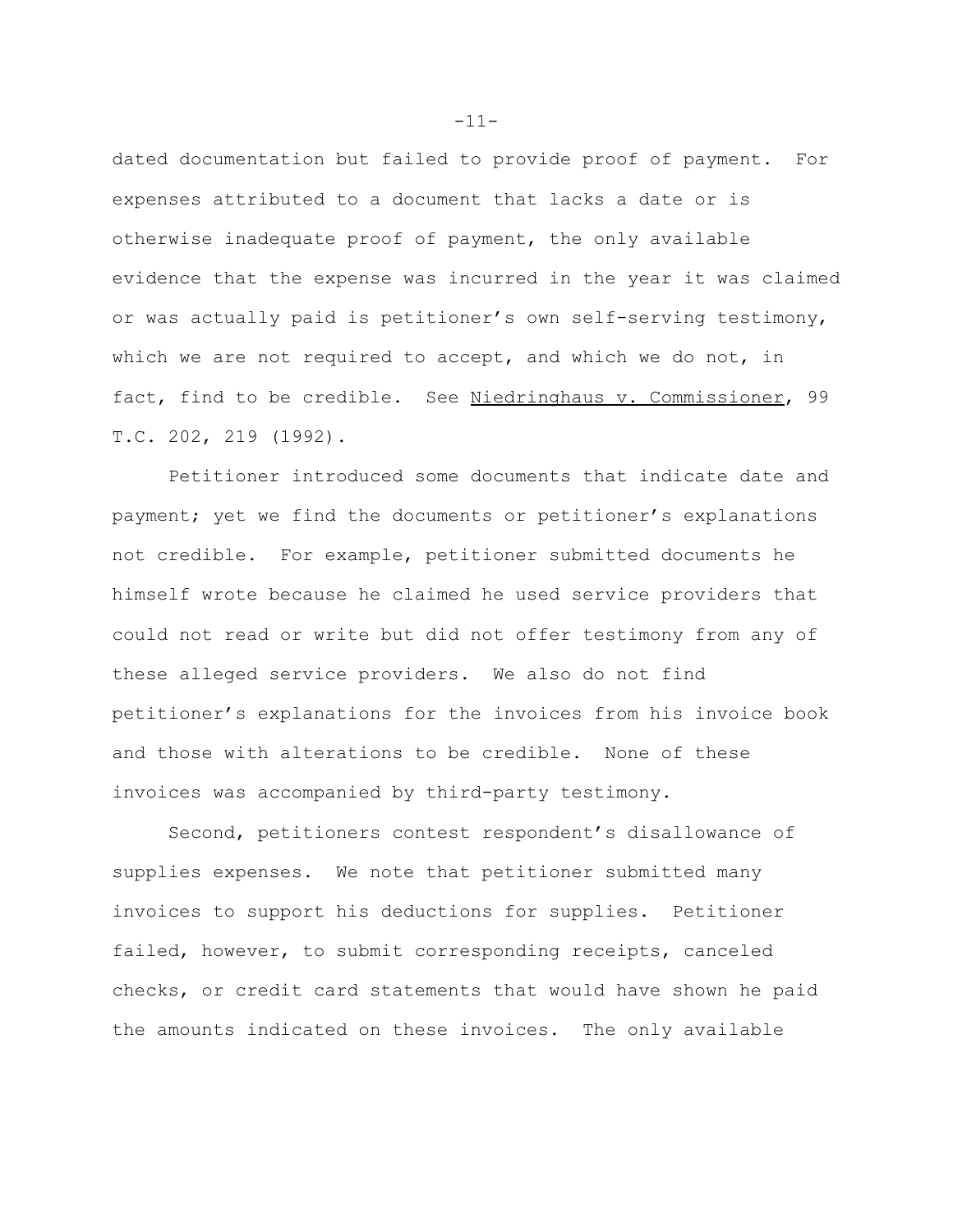evidence to that effect is petitioner's own self-serving testimony, which we do not find to be credible. Id.

Finally, with respect to the office, bad debt, advertising, and taxes and licenses expenses, petitioner vaguely described what he incurred. Petitioner did not, however, introduce any documentation to show the amount of any of these expenses. For the insurance, interest, depreciation, and legal and professional expenses, petitioners offered nothing.

We conclude that petitioners failed to substantiate any repair and maintenance, supplies, bad debt, office, insurance, interest, depreciation, advertising, taxes and licenses, and legal and professional expenses, and thus they are not entitled to any deduction beyond what respondent previously allowed. No additional amount may be estimated under the Cohan rule because there is no basis to do so. See Vanicek v. Commissioner, supra at 742-743.

#### II. Section 274(d) Expenses

 We turn next to the business expenses that are subject to the strict substantiation requirements of section 274(d). In addition to the general substantiation requirements, taxpayers must substantiate certain business expenses, such as car and truck, travel, and meals and entertainment expenses, by adequate records or by sufficient evidence corroborating the taxpayer's own statement. Sec. 274. The substantiation must show the

 $-12-$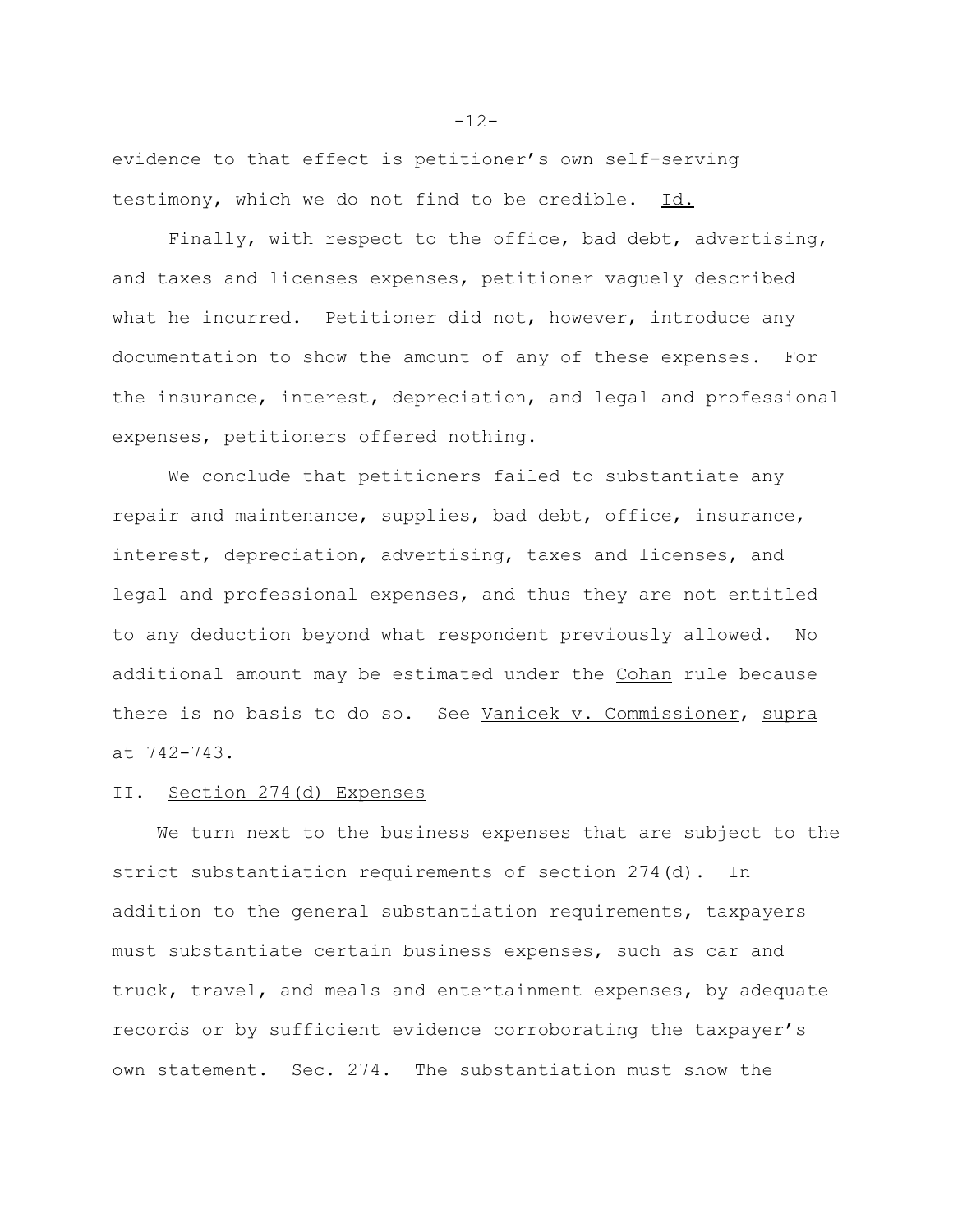amount of such expense or other item, the time and place of the expense, the business purpose of the expense, and the business relationship to the taxpayer of the person entertained. See sec. 274(d); sec. 1.274-5T, Temporary Income Tax Regs., 50 Fed. Reg. 46014 (Nov. 6, 1985). We may not estimate expenses subject to the strict substantiation requirements. Sanford v. Commissioner, 50 T.C. 823, 827 (1968), affd. per curiam 412 F.2d 201 (2d Cir. 1969).

Petitioner contests respondent's disallowance of car and truck, travel, and meals and entertainment expenses. Petitioners offered no testimony as to what car and truck, travel, and meals and entertainment expenses were incurred and introduced no documentation. We conclude that petitioners have failed to substantiate any of the expenses subject to the strict substantiation requirements of section 274(d) and therefore are not entitled to any deduction beyond what respondent previously allowed.

## III. Unreported Rental Income

We now address whether petitioners failed to report \$3,424 of rental income in 1996 as respondent determined. Petitioners did not introduce any evidence at trial regarding respondent's determination of the unreported rental income and did not address this determination in their brief. We conclude that petitioners

-13-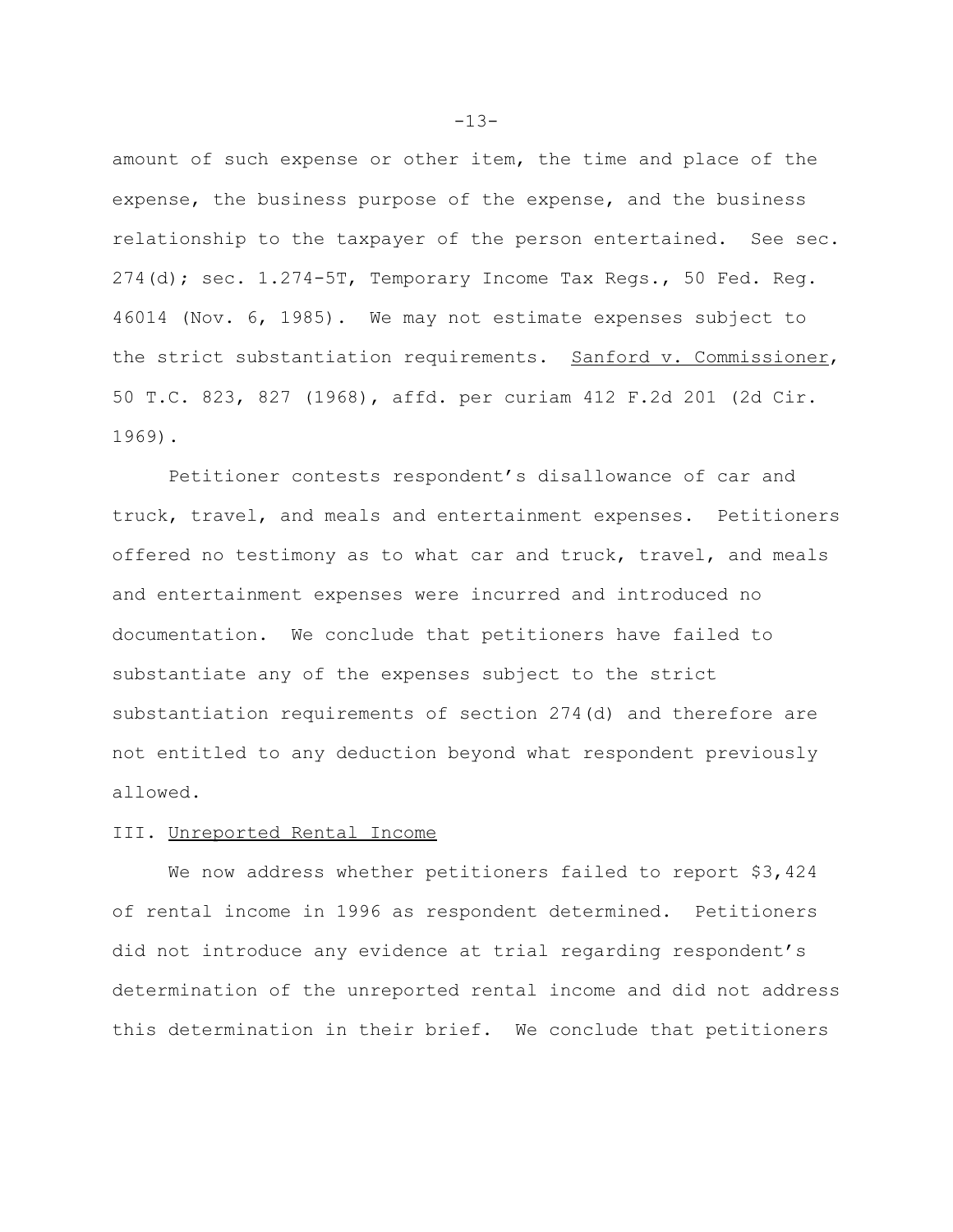have conceded this issue by not pursuing it on brief. See Nicklaus v. Commissioner, 117 T.C. 117, 120 n.4 (2001); Rybak v. Commissioner, 91 T.C. 524, 566 n.19 (1988).

#### IV. Accuracy-Related Penalty

We next consider whether petitioners are liable for the accuracy-related penalty under section 6662(a) due to negligence for each of the years at issue, as respondent determined. Petitioners bear the burden of production as well as the burden of proof with respect to the accuracy-related penalty because the examination commenced before section 7491(c) became effective. Rule 142(a); Bixby v. Commissioner, 58 T.C. 757, 791-792 (1972).

A taxpayer is liable for an accuracy-related penalty for any part of an underpayment attributable to, among other things, negligence or disregard of rules or regulations.<sup>5</sup> Sec.  $6662(a)$ and (b)(1). Negligence is the lack of due care or failure to do what a reasonable and ordinarily prudent person would do under the circumstances. Neely v. Commissioner, 85 T.C. 934, 947 (1985). Negligence includes any failure by the taxpayer to keep adequate books and records or to substantiate items properly. Sec. 1.6662-3(b)(1), Income Tax Regs.

 $-14-$ 

<sup>5</sup>Respondent determined in the alternative that petitioners are liable for the accuracy-related penalty for substantial understatements of income tax under sec. 6662(b)(2) for the years at issue. Because of our holding on the negligence issue, we need not consider whether the underpayments were also substantial understatements.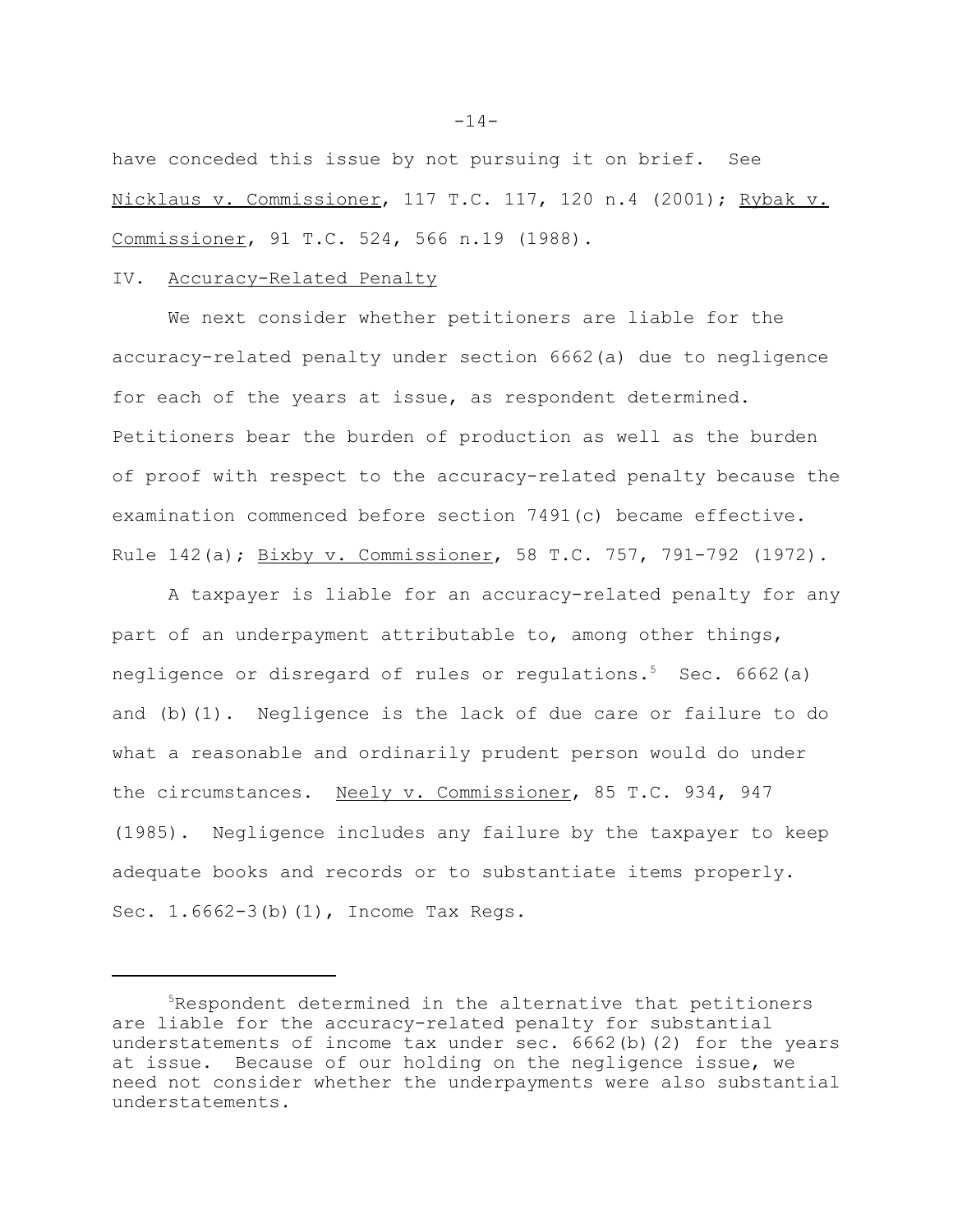Petitioners submitted insufficient documentation for a few expenses, and had no documentation for the majority of the expenses claimed. We have found that petitioners failed to substantiate adequately any of the claimed business expense deductions in dispute. Accordingly, we find that petitioners were negligent in failing to substantiate any of their claimed expenses.

The accuracy-related penalty under section 6662(a) does not apply to any portion of an underpayment, however, if there was reasonable cause for the taxpayer's position with respect to that portion and the taxpayer acted in good faith with respect to that portion. Sec.  $6664(c)(1)$ ; sec.  $1.6664-4(b)$ , Income Tax Regs. The determination of whether a taxpayer acted with reasonable cause and in good faith is made on a case-by-case basis, taking into account all pertinent facts and circumstances, including the taxpayer's efforts to assess his or her proper tax liability and the knowledge and experience of the taxpayer. Sec. 1.6664- 4(b)(1), Income Tax Regs.

Petitioners argue that they acted with reasonable cause regarding the disallowed deductions, citing respondent's concessions. We disagree. While petitioners correctly assert that many of the expense adjustments respondent determined have been reduced by agreement of the parties, petitioners failed to substantiate any of the disputed expenses. Petitioner is a

 $-15-$